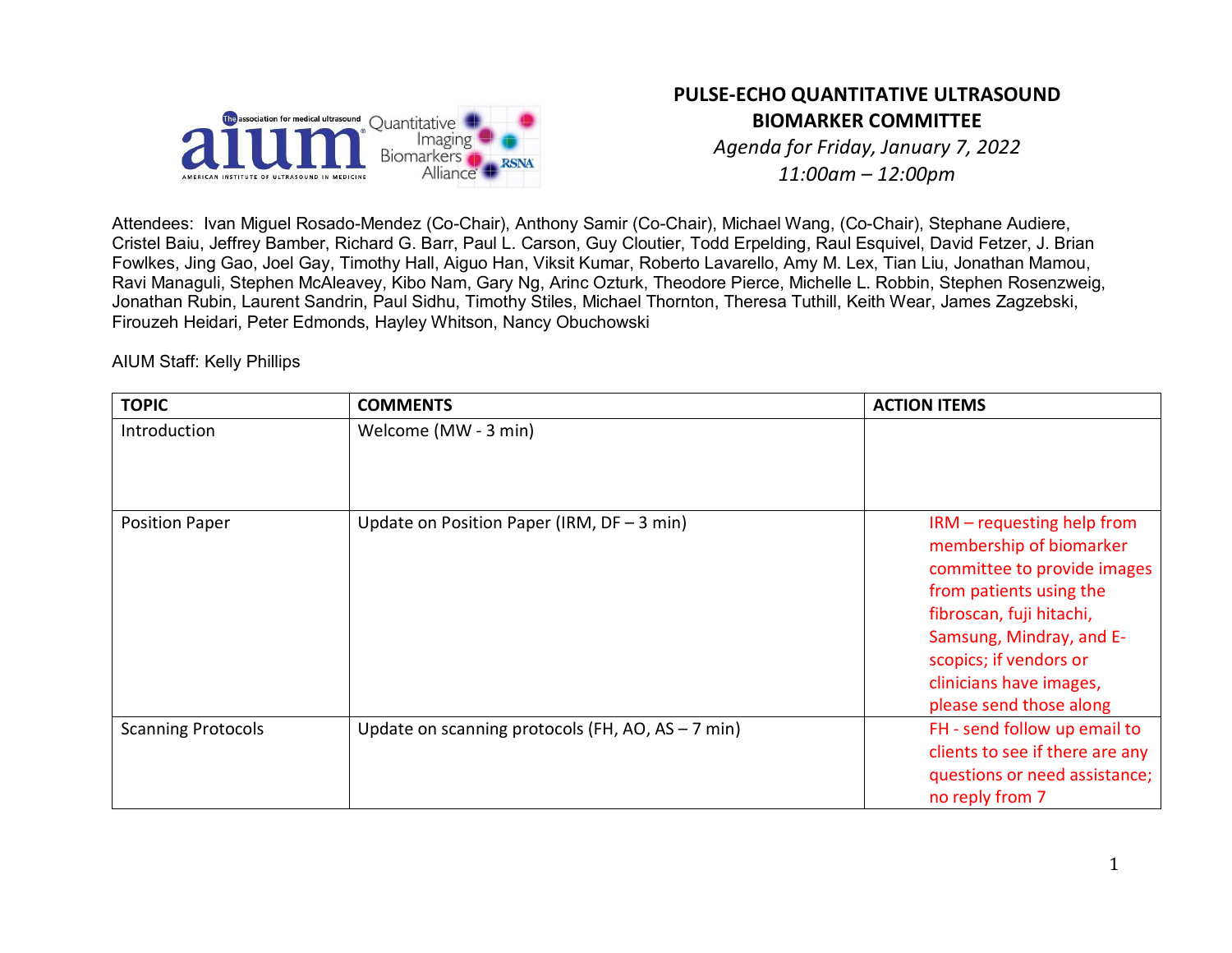|                    |                                                                                                                                                                               | IRM - next steps are to<br>merge the instructions<br>provided by the working<br>group with the instructions<br>from each of the vendors |
|--------------------|-------------------------------------------------------------------------------------------------------------------------------------------------------------------------------|-----------------------------------------------------------------------------------------------------------------------------------------|
| <b>Work Groups</b> | <b>Work Group Progress Reports</b><br>a. Phantom (10 min)<br>Backscatter (10 min)<br>b.<br>Sound Speed (10 min)<br>c.<br>Attenuation (10 min) – Finalized phantom specs<br>d. |                                                                                                                                         |
| Closing            | Closing remarks/discussion (MW - 5 min)                                                                                                                                       |                                                                                                                                         |
| <b>NEXT CALL</b>   | Date: February 4, 2022<br>Time: 11:00am, EST                                                                                                                                  |                                                                                                                                         |

#### Phantom WG

 $TS -$ 

Ongoing Work

- Small meeting with CIRS and Sun Nuclear to discuss acoustic window material and production
	- o Both are now owned by Mirion Technologies
- Chose the "metallized plastic composite" window that Sun Nuclear currently uses on production phantoms
- Sun Nuclear will produce phantom container for both sets of phantoms
- Work progressing on manuscript summarizing Phantom Design

Goals for this month

- Draft of manuscript
- With finalized specifications, assist logistics of scheduling phantom production and shipping